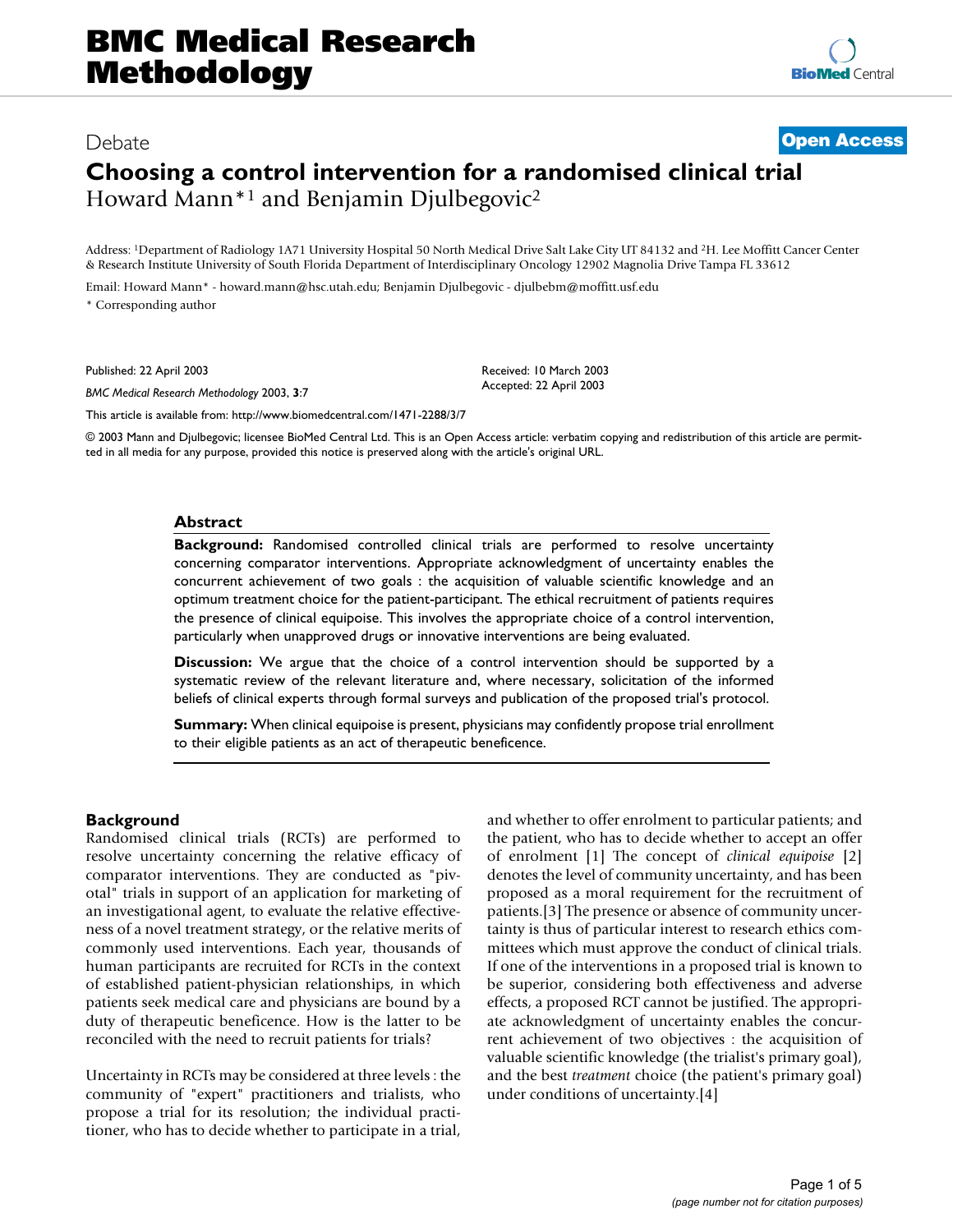If a trial is to evaluate an unapproved drug or biological agent (available only in the context of a trial), or novel intervention, positive evidence of efficacy and safety from preliminary non-clinical and clinical testing must be sufficient to support the conduct of a RCT. If so, then from the point of view of trial design the ethical requirement of clinical equipoise is expressed as an appropriate choice of a control intervention. Appraisal of this choice should explicitly be made by research ethics committees.

In proposing the imperative of clinical equipoise for the conduct of a RCT, Freedman [2] also emphasized the need for designing and conducting the trial in a manner that ensures that equipoise will be disturbed if one of the comparator interventions is indeed superior. Thus, the trial must meet the requirement of scientific (internal and external) validity.[5] With respect to scientific validity, there is substantial guidance for the trialist, including the CONSORT statement [6] applicable to the reporting of RCTs. The CONSORT statement's checklist of items comprehensively addresses the notion of internal validity (avoidance of bias in the form of systematic error). However, a trial may be judged methodologically valid, but may not address uncertainty of clinical relevance to the patients being recruited, or, by extension, the health of future patients, similarly situated [7] The choice of a control intervention is a critical design feature in a RCT – factors that should inform the appropriate choice of a control intervention are summarized in panel [1](#page-1-0). The first factor – existent knowledge concerning the relative efficacy of the proposed experimental and control interventions – is a principal focus of the ensuing discussion.

#### <span id="page-1-0"></span>**Panel 1: Factors that determine the proper choice of a control intervention for a trial**

• Existent knowledge concerning the relative efficacy of the proposed experimental and control interventions

• The dose (for drugs) and mechanism of control intervention application

• Appreciation of the range of interventions available for the condition being evaluated (drug versus non-drug therapies)

• Current medical practice in the setting in which the trial is conducted

## **Discussion**

In a scheme for the ethical analysis of risk of harm in a proposed randomized controlled trial by research ethics committees, Weijer [8] describes three determinations necessary to consider a trial approvable: therapeutic research components must be justified by the direct prospect of health-related benefits (a harm-benefit calculus); non-therapeutic research components must be justified by the prospect of acquiring valuable knowledge (a harmknowledge calculus); and clinical equipoise must be present. With respect to the latter, Weijer describes how a research ethics committee may, in selected cases, "require a search of the medical literature or consultation with relevant experts who have no connection with the study or its sponsor."

Clinical equipoise may be considered a state of *reasoned* epistemic uncertainty in the clinical community concerning a body of factual evidence about treatment effects – a claim susceptible to critical appraisal. Our core argument is that the choice of a control intervention should be supported by the application of one or more of the activities in panel [2](#page-1-1). The methods used to choose a control intervention should be included in the published report of a trial's results.

<span id="page-1-1"></span>**Panel 2: Justifying the choice of a control intervention for a trial**

- Systematic review of the relevant literature
- Cumulative meta-analysis of completed trials
- Formal survey of expert clinical practitioners
- Publication of the trial's protocol to solicit critical appraisal

## *Systematic review of the literature*

The conduct of clinical research should be informed by existent knowledge. This will ensure that certain requirements for the ethical conduct of clinical research are met : social and scientific value, a favorable harm-benefit ratio, and respect for potential or enrolled participants [5]. With respect to clinical trials, Herxheimer [9] cogently expressed this need as follows: "...a proposal for a trial should be accompanied by a thorough review of all previous trials that have examined the same and closely related questions. Only in the light of such a review can a sound opinion be given on whether the proposal is ethical." Reliance on the opinions of one or two "experts" only – a common strategy in research ethics committee deliberations – to assess whether clinical equipoise is present is unsatisfactory. Previous work has shown dissonance between the opinions of experts and the state of existent knowledge as revealed by a systematic review or metaanalysis of the relevant literature.[10] The factors in Panel [1](#page-1-0) applicable to the proposed trial should be addressed in relation to a systematic review.

The systematic review should be conducted, reported and submitted to research ethics committees by a principal trialist(s) in accordance with well established procedures [11], or a claim of clinical equipoise may be supported by reference to an up-to-date systematic review(s) published in the peer-reviewed literature, or produced under the aegis of organizations like the Cochrane Collaboration.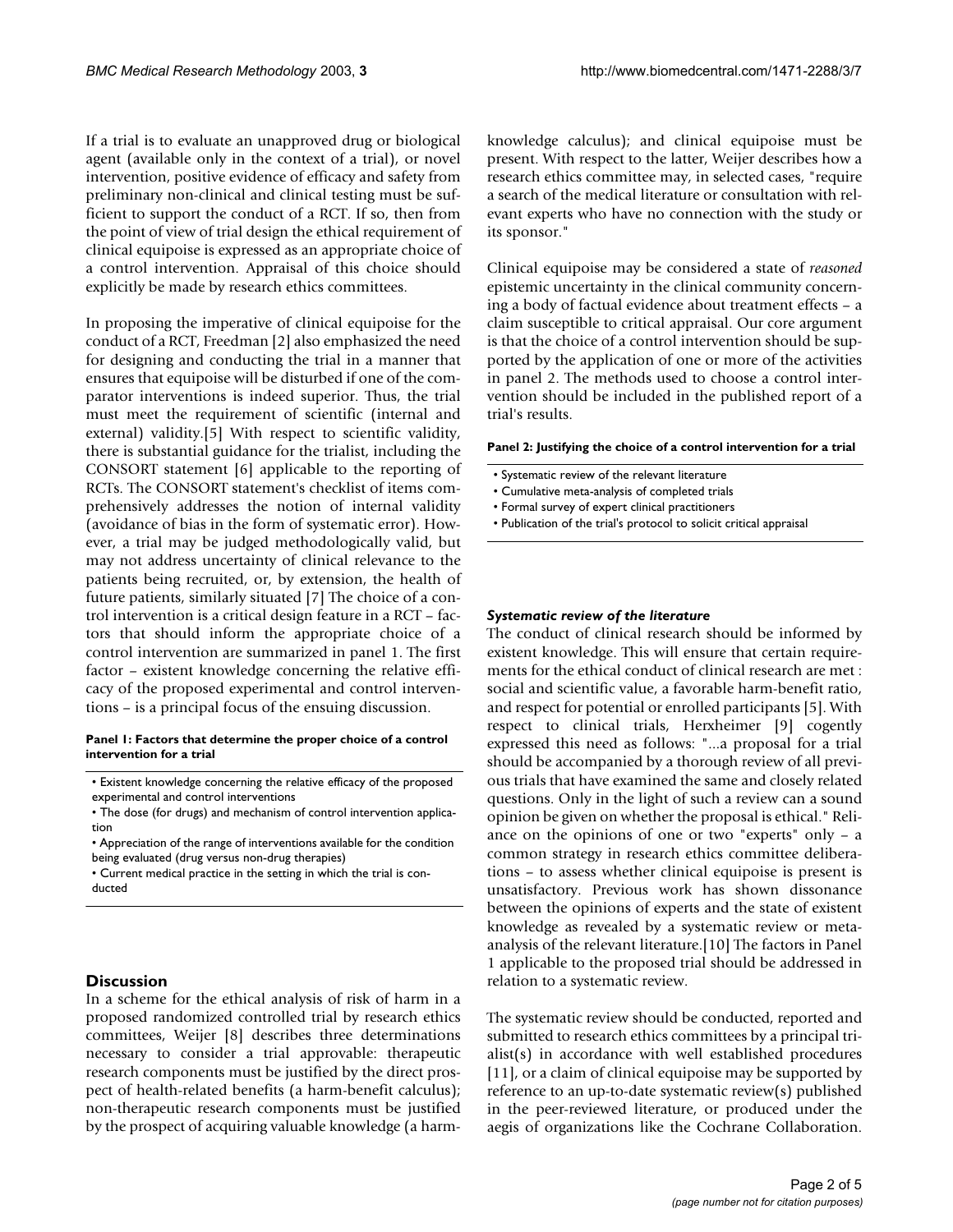Members of research ethics committees need to understand the essential components of a systematic review (an appropriate literature search strategy in particular), and be able to assess the general quality of a review submitted in support of a trial. Committee members with special expertise in the medical area under investigation should confirm the adequacy of the systematic review in light of their personal knowledge.

We anticipate an argument that the requirement for an up-to-date systematic review is unjustifiably stringent – too demanding of investigators' time, may necessitate additional financial resources, and will delay the completion of important trials. These are relevant concerns, but we do not find them persuasive. Any delay in initiating a clinical trial will be offset by greater confidence in the value and relevance of the research. More investigators and ethics committee members will acquire valuable skills relative to the conduct and appraisal of research synthesis. The consequences of a limited or selective review of the published literature may be severe as indicated by the tragic death of a research volunteer in research involving hexamethonium. A systematic literature search using explicit methods would have uncovered 16 relevant papers concerning pulmonary complications associated with its use.[12] Evidence from recently completed trials (controlled and uncontrolled) may either disturb existent community equipoise, or may further support a state of community equipoise, justifying the conduct of a RCT. Finally, as Chalmers has described, an up-to-date systematic review will also be of substantial value in two other important ways: to enhance interim results monitoring of an ongoing trial, and to facilitate the informative reporting of a trial's results in relation to existent knowledge.[13]

## *Cumulative meta-analysis of completed trials*

The state of knowledge concerning treatment effects changes as evidence is cumulated and synthesized. Uncertainty exits in degrees along a continuum – evidence supportive of a treatment option may vary between "tentative or preliminary" and "robust or convincing." This notion is particularly relevant when the place of new interventions is being considered.

The statistical technique of cumulative meta-analysis is applicable to the assessment of treatment effects as they are revealed by the outcomes of successively completed clinical trials. It may be considered the product of performing a new meta-analysis every time a new trial is added to a series of trials.[14] The use of this technique is illustrated in an analysis of trials evaluating streptokinase in myocardial infarction.[15] Lau and colleagues found 33 relevant trials, and concluded that uncertainty about its efficacy had been resolved after the completion of 15

trials, and long before its ultimate approval by the U.S. Food and Drug Administration. Half of the 32,660 participants in the 18 succeeding trials were randomized to a no-treatment or placebo arm, and the authors made the salient observation that "Against the need for replication to learn more about subgroups [from large trials] must be weighed the propriety of assigning patients to a control group instead of giving them a treatment shown to be effective by the meta-analysis of a number of small trials."

More recently, Clark and colleagues performed a cumulative meta-analysis of placebo-controlled trials evaluating the efficacy of erythropoietin in cancer-related anemia.[16] They concluded that uncertainty about its efficacy could conservatively have been considered resolved after the results of 6 of the19 trials found had been reported.

Investigators and research ethics committees need to be aware of situations when a cumulative meta-analysis should be done in support of a proposal to conduct a RCT. This necessitates a preliminary systematic search for published and unpublished results of completed trials, the methods and results of which should be submitted for committee review.

## *Formal survey of clinical practitioners*

Trialists may need to evaluate novel interventions in areas of clinical care in which there are no or only a few completed trials to guide the design and conduct of a proposed RCT. Because a RCT is performed to address uncertainty about comparator interventions, the choice of control intervention should adequately reflect, to the extent possible, "current standard medical practice." We show the difficulty of defining the latter in certain circumstances with an example.

The ARDS Clinical Network performed a multi-centre clinical trial between 1996 and 1999 evaluating two tidalvolume strategies (6 ml/kg versus 12 ml/kg) in patients with ARDS. [17]The trial result published in 2000 provided evidence in support of the relative superiority of the lower tidal-volume strategy. This trial has informed subsequent clinical practice. Concerns about the choice of the control intervention have been raised, most recently by Eichacker and colleagues [18], who argue that the 12 ml/ kg tidal volume strategy was inappropriately high, and did not reflect "current clinical practice" at the time the trial was conducted. It is not our purpose here to evaluate the relative merits of the opposing arguments.()[18,19], but note that both parties refer, in part, to a practice survey conducted in 1992, and published in 1996 [20], in support of their respective positions. The survey solicited opinions regarding several factors important in the diagnosis and treatment of ARDS, including the application of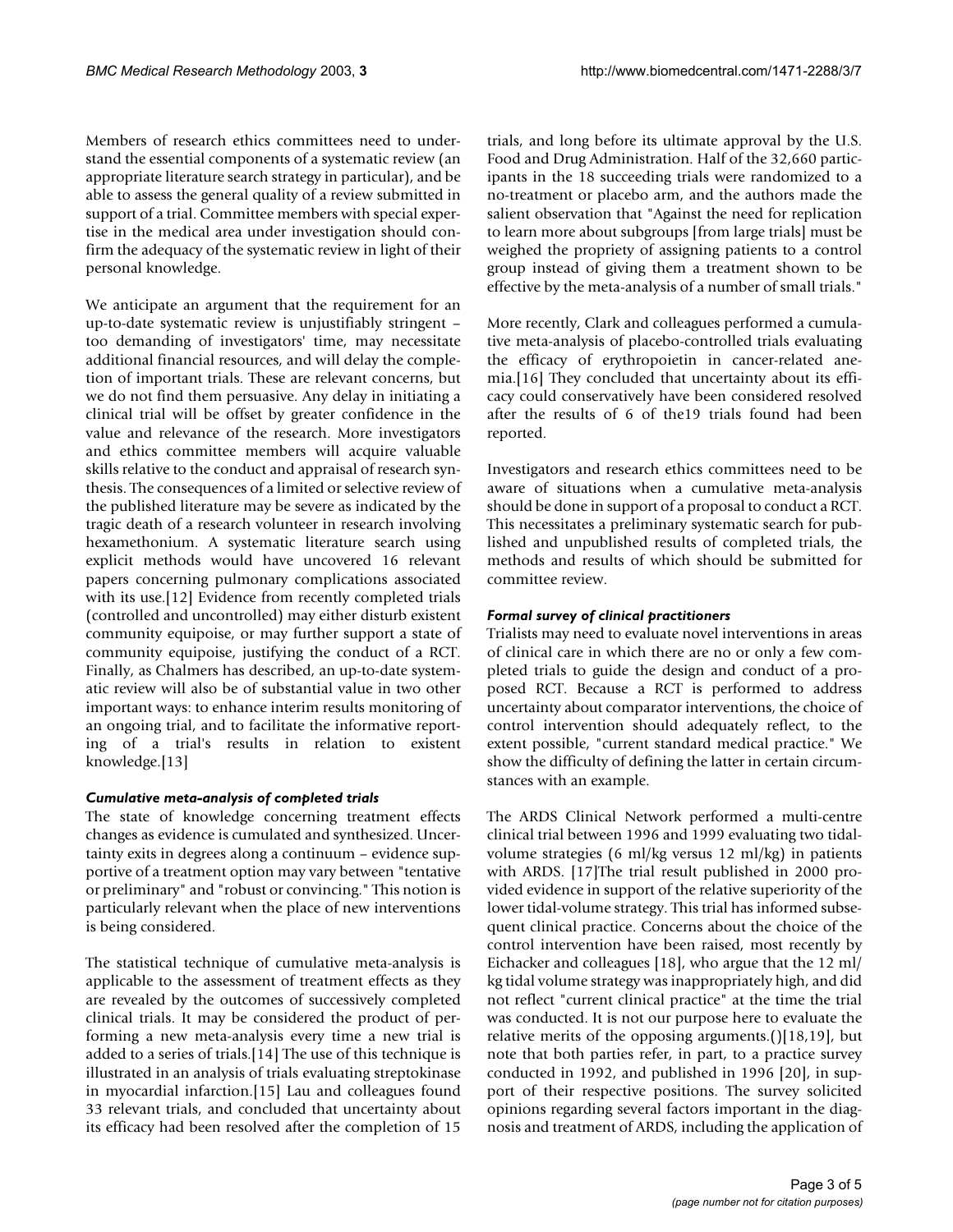ventilator therapy. Although the survey was not conducted in support of the ARDS trial, and is not cited in the trial's protocol [21], it revealed a division of opinion in the expert clinical community concerning the choice of tidal volumes: 45% and 48% of respondents thought tidal volumes of 5–9 ml/kg and 10–13 ml/kg, respectively, most appropriate in patients with ARDS.

A survey conducted expressly to evaluate practitioners' beliefs concerning a set of clinical questions may support a claim of clinical equipoise for a particular trial. For example, a survey was conducted, *and reported* [22], in support of a proposed trial comparing early and delayed delivery of preterm fetuses. The results revealed that the respondents did not agree about the benefit of delivery for preterm infants that were failing to thrive. The formal measurement of clinical belief revealed collective uncertainty, providing impetus and justification for a related RCT. Responses by practitioners to survey questions may also represent statements of prior beliefs concerning treatment effects, used expressly when Bayesian methods are used for interim results monitoring and final analysis of outcome measures.[23] Parmar and colleagues reported the monitoring of two RCTs (lung, and head and neck cancer) by Bayesian methods after establishing "sceptical" and "enthusiastic" prior distributions through a survey of participating physicians.[24]

A formal survey of relevant experts is also consistent with the views of potential trial participants on the implication of expert opinion on their decisions to enroll in a trial. A study conducted by Johnson et al. [25] showed that half the respondents perceived a trial as unethical when clinician equipoise was disturbed beyond 70:30, and less than 3 percent would consider trials morally justifiable when clinician equipoise is disturbed beyond 80:20.

We propose that, in the appropriate clinical circumstances, trialists should adopt a low threshold for conducting a formal survey in support of a RCT, and present the results to research ethics committees and prospective participants. The survey should be conducted as close to the anticipated start of the trial as feasible to ensure that the assessment of clinical equipoise is informed by the current practice of relevant practitioners.

# *Publication of the proposed trial's protocol*

Trialists should strongly consider soliciting critical appraisal of a proposed RCT by publishing the trial protocol before it is finalized, and prior to its submission to research ethics committees for review. Godlee [26] has summarized reasons to publish protocols : readers may submit critical comments leading to improvements in trial design; publication should be coupled with trial registration; readers may compare what was declared in the protocol with what was subsequently done; and investigators will more easily appreciate what research is being conducted in their areas of interest. The first of these is particularly relevant to this discussion – trialists should devote a section of the protocol to the rationale for the choice of experimental and control interventions.

An argument will be made that trialists or sponsors will generally be unwilling to publish their protocols because of perceived adverse academic, proprietary or commercial implications. But this argument places the interests of trialists and sponsors ahead of those of potential participants and the public's health, without justification. As one of us (HM) has proposed [27], research ethics committees should make research approval contingent on trial registration, and the latter should provide summary details of the trial's objectives, comparator interventions and design, sufficient to permit a preliminary judgment concerning clinical equipoise.

# **Concluding comments**

RCTs should produce results that resolve or diminish uncertainty concerning the relative merits of comparator interventions. Randomization of patients among comparator interventions should promote patient-participants' interests in securing the best treatment under conditions of epistemic uncertainty. Assurance of clinical equipoise and the proper choice of a control intervention is critical to these ends. If evidence were to emerge that results of RCTs consistently and significantly favor experimental over control interventions, *in aggregate*, this form of biomedical research would be jeopardized. At present, there is evidence, albeit limited, that this is not the case, [28– 31] although concern has been expressed about preservation of the uncertainty principle in an analysis of RCTs in multiple myeloma sponsored by industry.[31] More research of this type is needed.

Trialists and research ethics committees should verify a state of reasoned uncertainty in relation to an up-to-date synthesis and appraisal of existent knowledge and the informed beliefs of colleagues. Physicians may then confidently propose trial enrollment to their eligible patients as an act of therapeutic beneficence.

# **Competing interests**

None declared

# **Authors' statement and contributions**

HM and BD are members of their respective institutional review boards. The authors jointly conceived the concepts in this essay. HM produced the first draft. Both authors provided additional content during subsequent revisions, and approved the final version submitted.